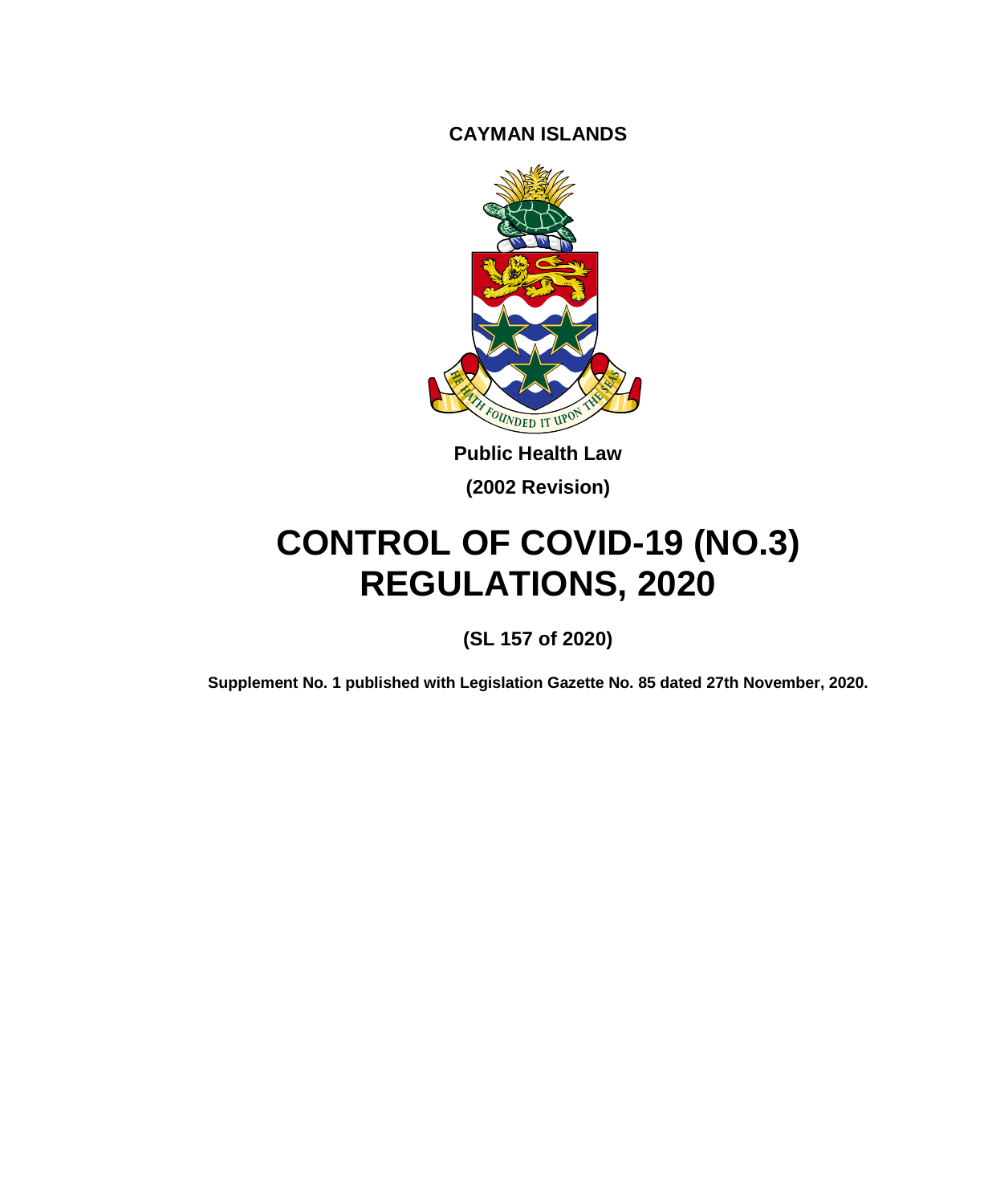### **PUBLISHING DETAILS**

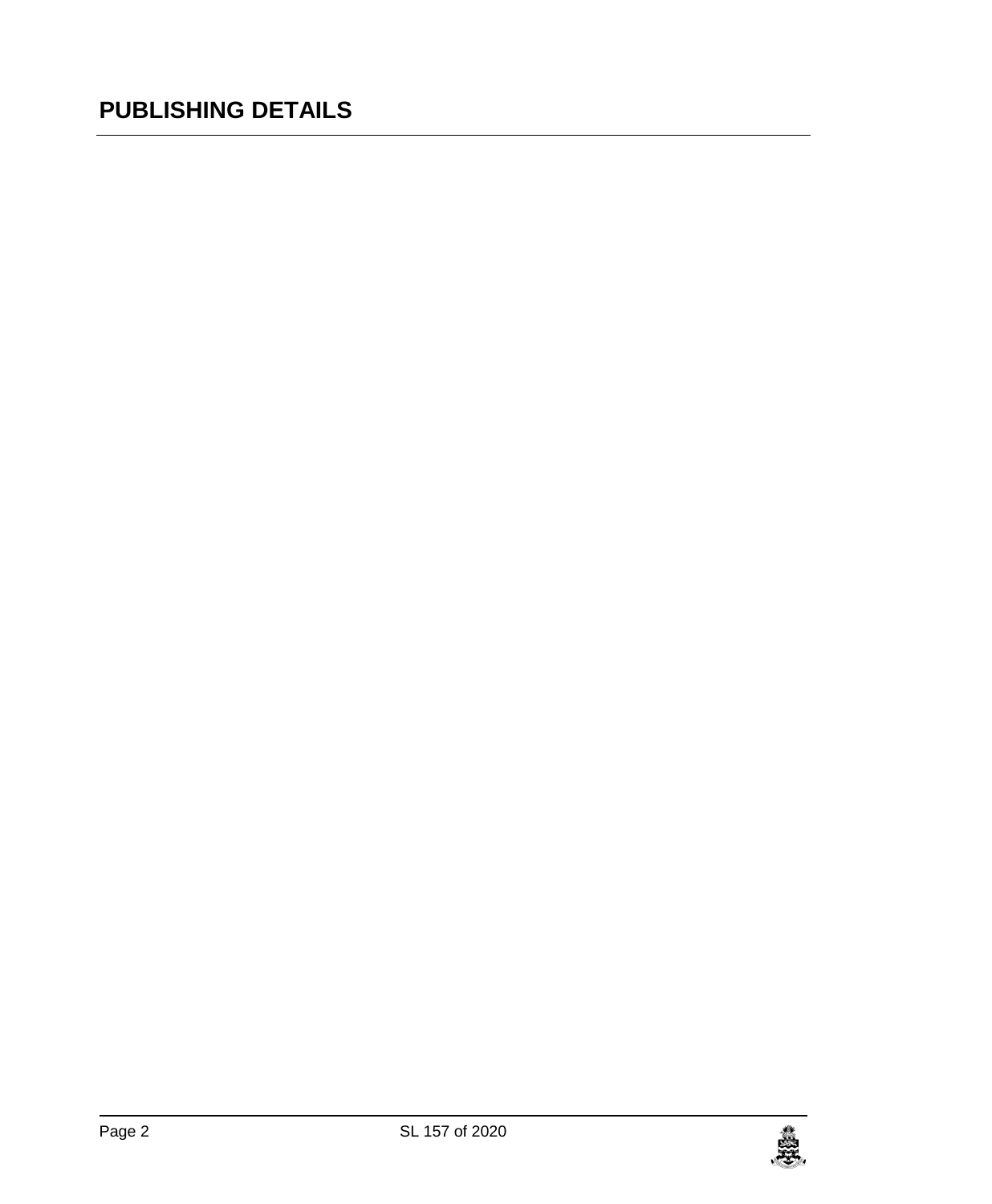#### **CAYMAN ISLANDS**



**Public Health Law**

**(2002 Revision)**

## **CONTROL OF COVID-19 (NO.3) REGULATIONS, 2020**

**(SL 157 of 2020)**

### **Arrangement of Regulations**

| Regulation     |                                                                                          | Page |
|----------------|------------------------------------------------------------------------------------------|------|
| $\mathbf{1}$ . |                                                                                          |      |
| 2.             |                                                                                          |      |
| 3.             | Restrictions on arrival of all persons to the Islands to control the spread of the virus |      |
| 4.             |                                                                                          |      |
| 5.             |                                                                                          |      |
| 6.             |                                                                                          |      |
| 7 <sub>1</sub> |                                                                                          |      |
| 8.             |                                                                                          |      |
| 9.             |                                                                                          |      |
|                |                                                                                          |      |

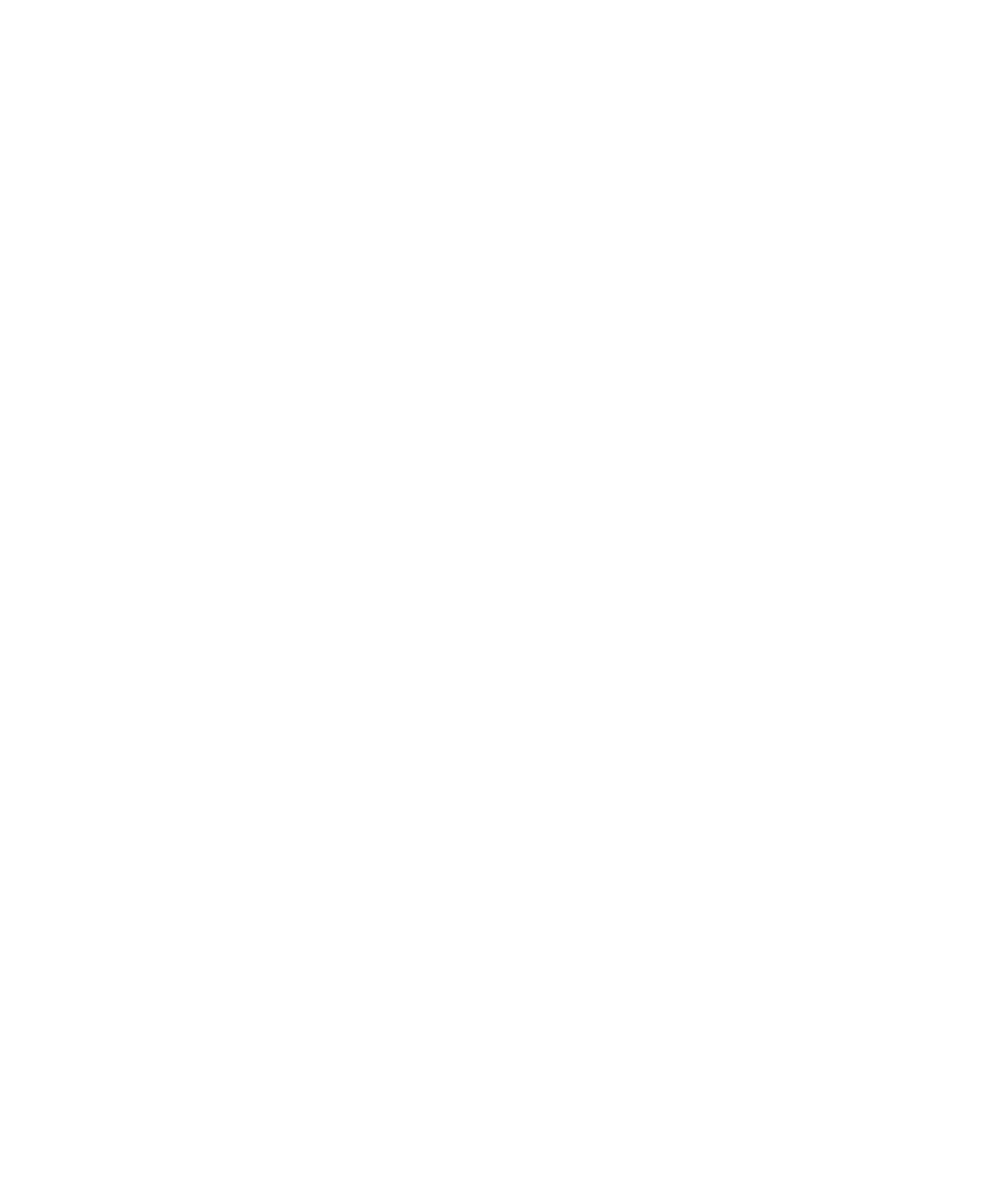#### <span id="page-4-0"></span>**CAYMAN ISLANDS**



**Public Health Law**

**(2002 Revision)**

## **CONTROL OF COVID-19 (NO.3) REGULATIONS, 2020**

**(SL 157 of 2020)**

In exercise of the powers conferred by section 34 of the Public Health Law (2002 Revision) the Cabinet makes the following Regulations —

#### **1. Citation**

**1**. These Regulations may be cited as the Control of Covid-19 (No.3) Regulations, 2020.

#### <span id="page-4-1"></span>**2. Definitions**

**2**. In these Regulations —

"**Caymanian**" has the meaning assigned by section 2 of the *Immigration (Transition) Law, 2018*;

"**customs and border control officer**" means a public officer appointed under section 6 of the *Customs and Border Control Law, 2018* and includes any police officer or other person assisting the Customs and Border Control Service in any assigned matter;

"**resident**" means a person who has legal and ordinary residence in the Islands in accordance with the *Immigration (Transition) Law, 2018*;

"ship" means every description of vessel used in navigation;

"**tourist visitor**" has the meaning assigned by section 2 of the *Immigration (Transition) Law, 2018;* and

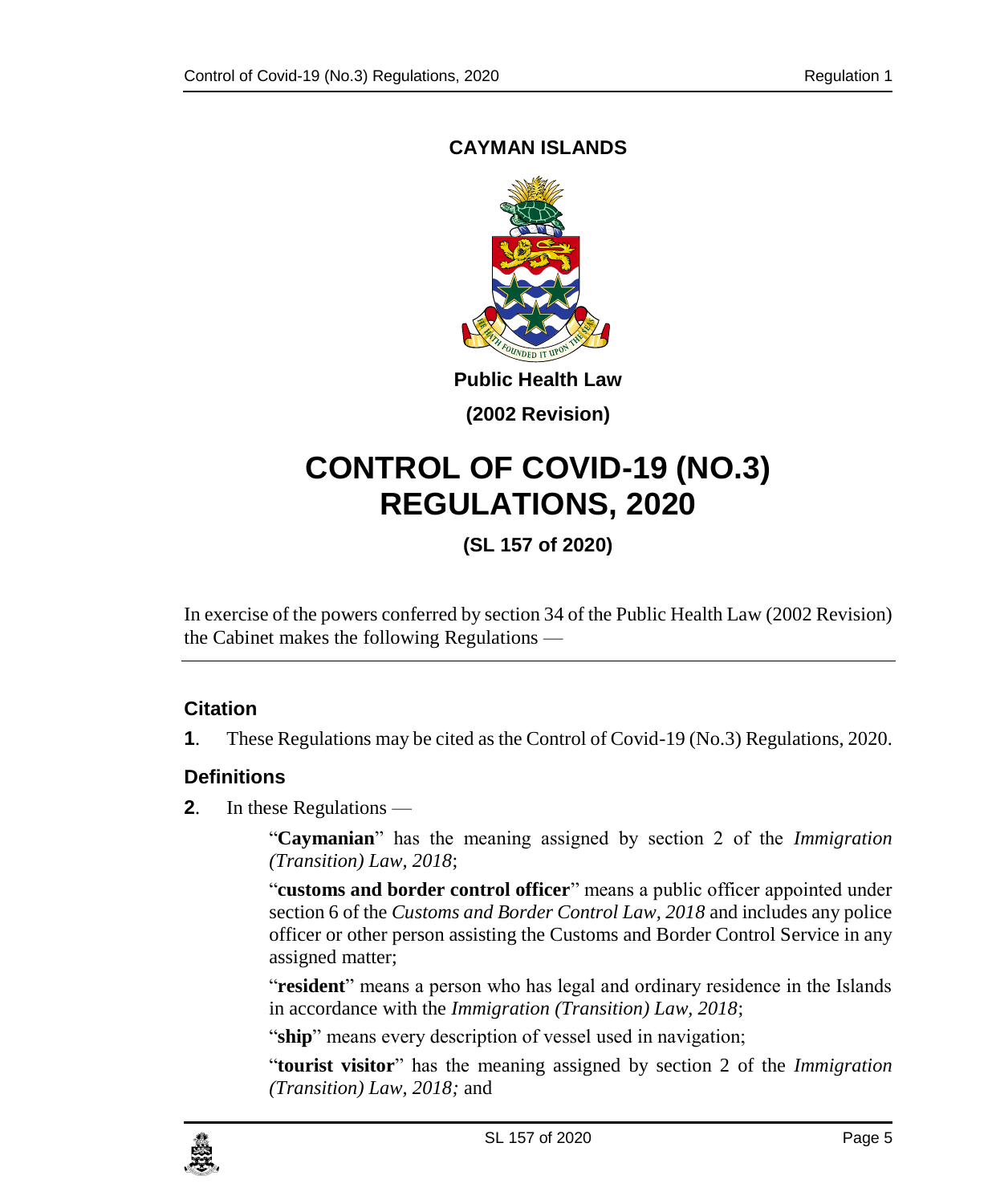"**virus**" means the virus known as SARS-CoV-2 which causes the disease known as Covid-19.

#### <span id="page-5-0"></span>**3. Restrictions on arrival of all persons to the Islands to control the spread of the virus**

- **3**. (1) For the purposes of controlling the spread of the virus, subject to paragraph (4) and notwithstanding any other Law, where a person arrives in the Islands that person shall, for the purposes of these Regulations, be required by a customs and border control officer, in respect of the person or the person's dependants —
	- (a) to complete a medical and travel questionnaire in such form as is provided by the Medical Officer of Health; and
	- (b) to undergo a medical examination if the customs and border control officer considers that a medical examination is necessary.
	- (2) Where a person arrives in the Islands, if  $-$ 
		- (a) the person is a Caymanian or resident of the Islands, the person shall, for such period from the date of arrival as may be determined by the Medical Officer of Health, for the purposes of surveillance by the Medical Officer of Health, remain at a private residence or such other place of isolation as specified by the Medical Officer of Health and shall be subject to such directions as are provided by the Medical Officer of Health;
		- (b) the person is a tourist visitor or other visitor, the person shall, for such period from the date of arrival as may be determined by the Medical Officer of Health, for the purposes of surveillance by the Medical Officer of Health, be managed by the Medical Officer of Health at a place specified by the Medical Officer of Health and shall be subject to such directions as are provided by the Medical Officer of Health; and
		- (c) the person shows respiratory symptoms or symptoms of the virus, the person shall be managed at a place and in such manner as specified by the Medical Officer of Health until the Medical Officer of Health determines that the person is no longer a health risk to the public.
	- (3) Where a person who arrives in the Islands under paragraph (2) is allowed to isolate at a private residence and there are other occupants who reside at the private residence who intend to stay at the residence during the period of isolation with the person, those occupants shall, for the purposes of controlling the spread of the virus, and for such period as may be determined by the Medical Officer of Health, be subject to such directions as are provided by the Medical Officer of Health.
	- (4) Paragraphs (1) and (2) do not apply to the crew of any ship or aircraft but a crew member of a ship or aircraft which arrives in the Islands after the date of commencement of these Regulations shall self-isolate after such arrival until the crew member is due to leave the Islands.

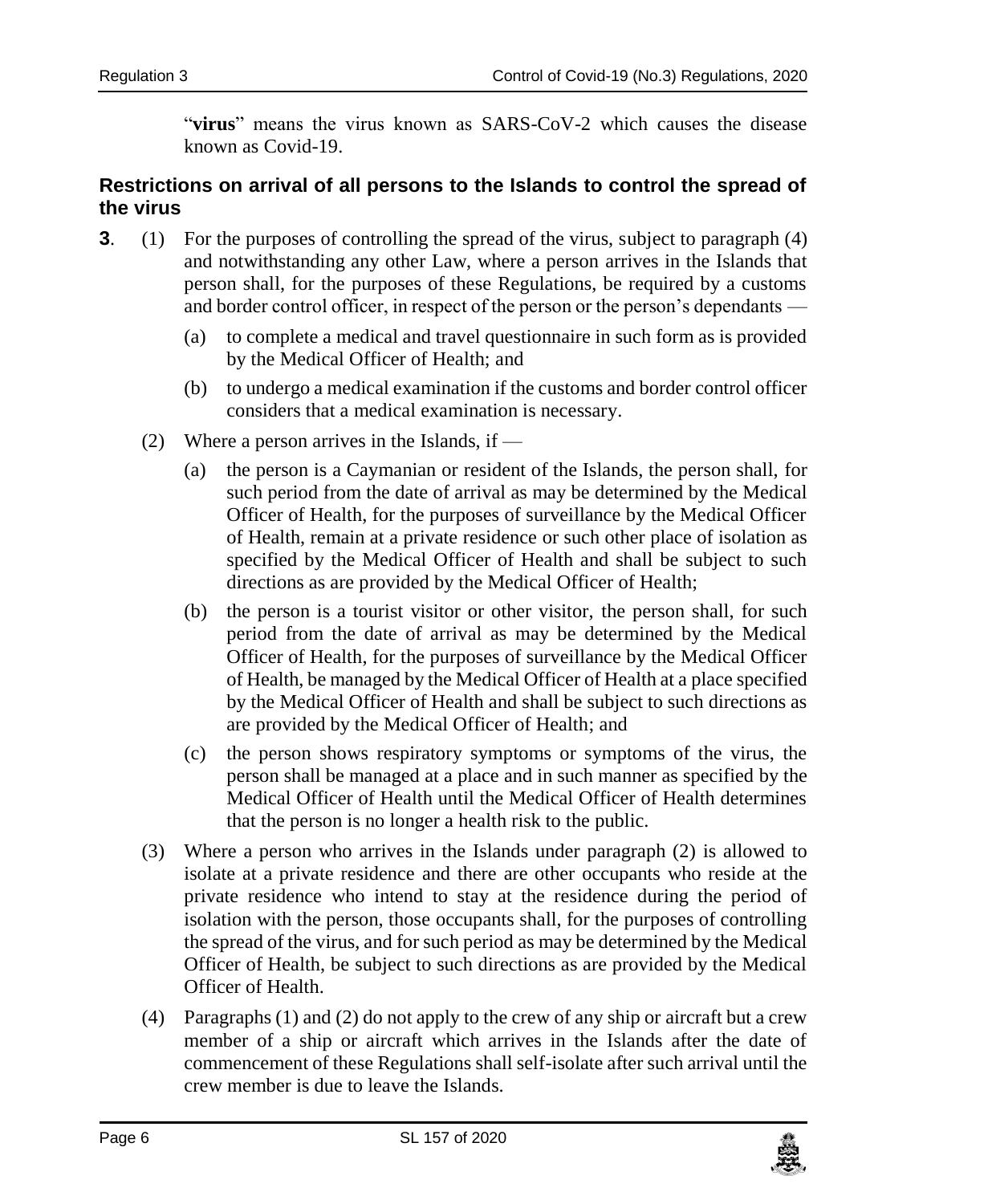(5) A person who contravenes this regulation commits an offence and is liable on conviction to a fine of ten thousand dollars and to imprisonment for two years.

#### <span id="page-6-0"></span>**4. Power to exempt persons from compliance with regulation 3**

- **4**. (1) The Cabinet may, after consultation with the Medical Officer of Health, exempt a person or category of persons from any of the requirements in regulation 3.
	- (2) Notwithstanding paragraph (1), a person who is exempted
		- (a) shall comply with the directions of the Medical Officer of Health with regard to isolation and any additional health monitoring for the purposes of preventing, controlling or suppressing the spread of the virus; and
		- (b) who shows respiratory symptoms or symptoms of the virus shall be managed at a place and in such manner as specified by the Medical Officer of Health,

until the Medical Officer of Health determines that the person is no longer a health risk to the public.

(3) A person who contravenes paragraph (2) commits an offence and is liable on conviction to a fine of ten thousand dollars and to imprisonment for two years.

#### <span id="page-6-1"></span>**5. Powers, duties and functions of the Medical Officer of Health**

- **5**. (1) In carrying out powers, duties and functions under these Regulations, the Medical Officer of Health has all the powers, duties and functions specified in Part VI of the Law and shall exercise any other relevant powers, duties and functions specified —
	- (a) under regulation 12 of the *Public Health (Communicable Diseases) Regulations (1997 Revision)* which a medical officer would otherwise be required to exercise; and
	- (b) under the *Public Health (Quarantine) Regulations (1997 Revision)* which a quarantine officer would otherwise be required to exercise.
	- (2) Subject to paragraph (1)(b), the *Public Health (Quarantine) Regulations (1997 Revision)* shall apply for the purposes of these Regulations with any necessary modifications.

#### <span id="page-6-2"></span>**6. Police powers**

- **6**. (1) A police officer may require a person to answer any questions to enable the police officer to ascertain who the person is and whether the person is complying with these Regulations, and where the person does not satisfy the police officer that they are complying with these Regulations, the police officer may —
	- (a) detain the person and inform the Medical Officer of Health or a person designated by the Medical Officer of Health of the fact that a person has been so detained; and